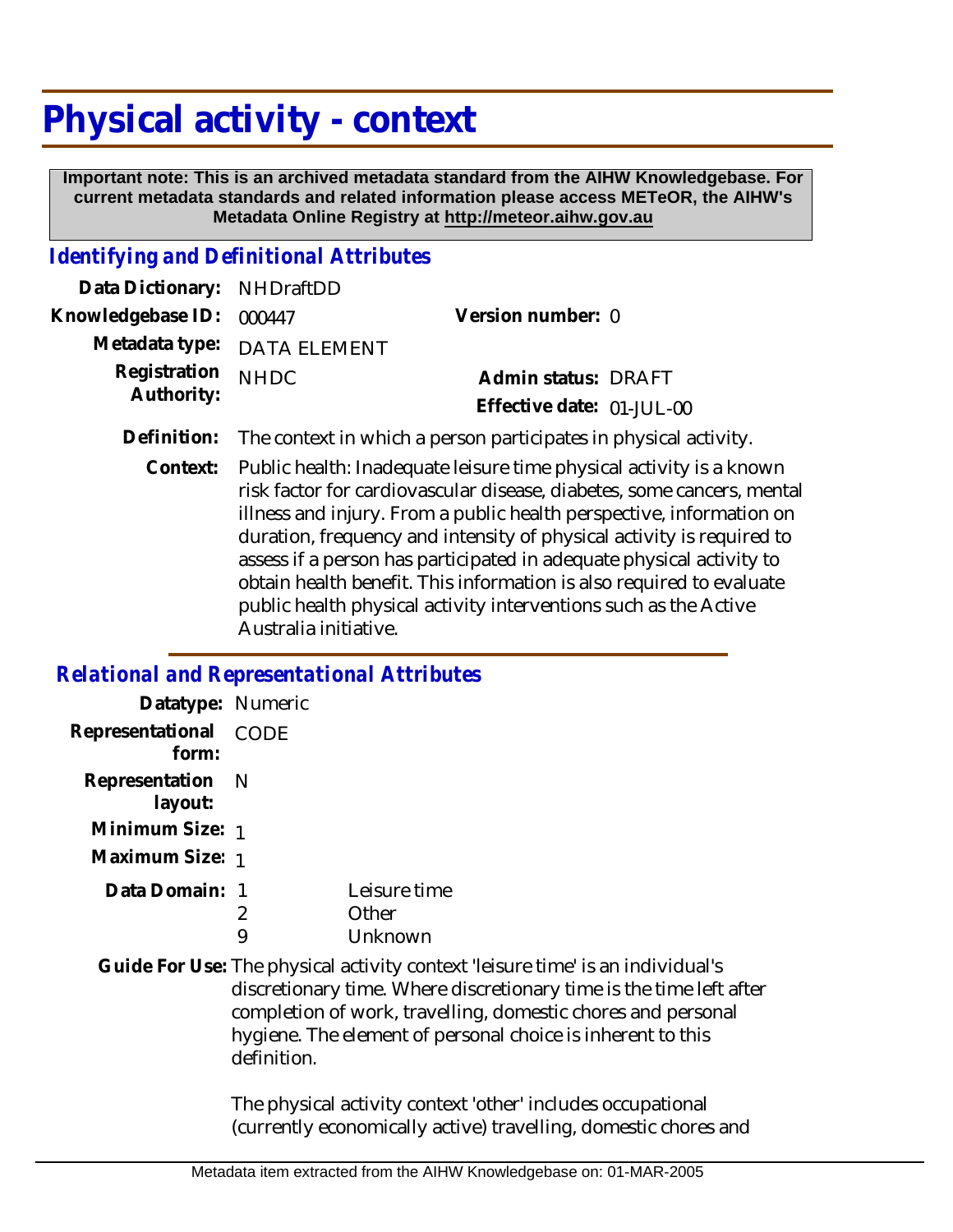personal hygiene.

Collection Methods: The current recommended instrument for collecting physical activity information collects only leisure time physical activity (Standard Questions on Leisure Time Physical Activity Participation Among Adults).

> All questions on the Standard Questions on Leisure Time Physical Activity Participation Among Adults are answered based on selfreport. This questionnaire asks respondents participation in physical activity during the previous week. The Standard Questions on Leisure Time Physical Activity Participation Among Adults are designed for individuals aged 18 years and over.

Currently, there is no Australian instrument that collects occupational physical activity.

The Expert Working Group for the Measurement of Physical Activity are currently developing an instrument suitable for the collection of occupational physical activity.

Related metadata: is used in conjunction with Physical activity - duration version 0 is used in conjunction with Physical activity - frequency version 0 is used in the calculation of Physical activity - health benefit version  $\Omega$ 

is used in conjunction with Physical activity - intensity version 0 is used in conjunction with Physical activity - type version 0

### *Administrative Attributes*

Source Document: ABS: Directory of concepts and standards for social, labour and demographic statistics, 1995.

> 1 Bouchard C & Shepard RJ 1994. Physical activity, fitness and health: the model and key concepts. In Bouchard C, Shepard RJ & Stephens T (eds) 1994. Physical activity, fitness and health. International proceedings and consensus statement. United States of America: Human Kinetics.

Standard Questions on Leisure Time Physical Activity Participation Among Adults (1999)

United States Department of Health and Human Services 1996. The Surgeon General's Report on Physical Activity and Health. Washington: US Government Printing Office.

**Source Organisation:** Australian Institute of Health and Welfare (AIHW)